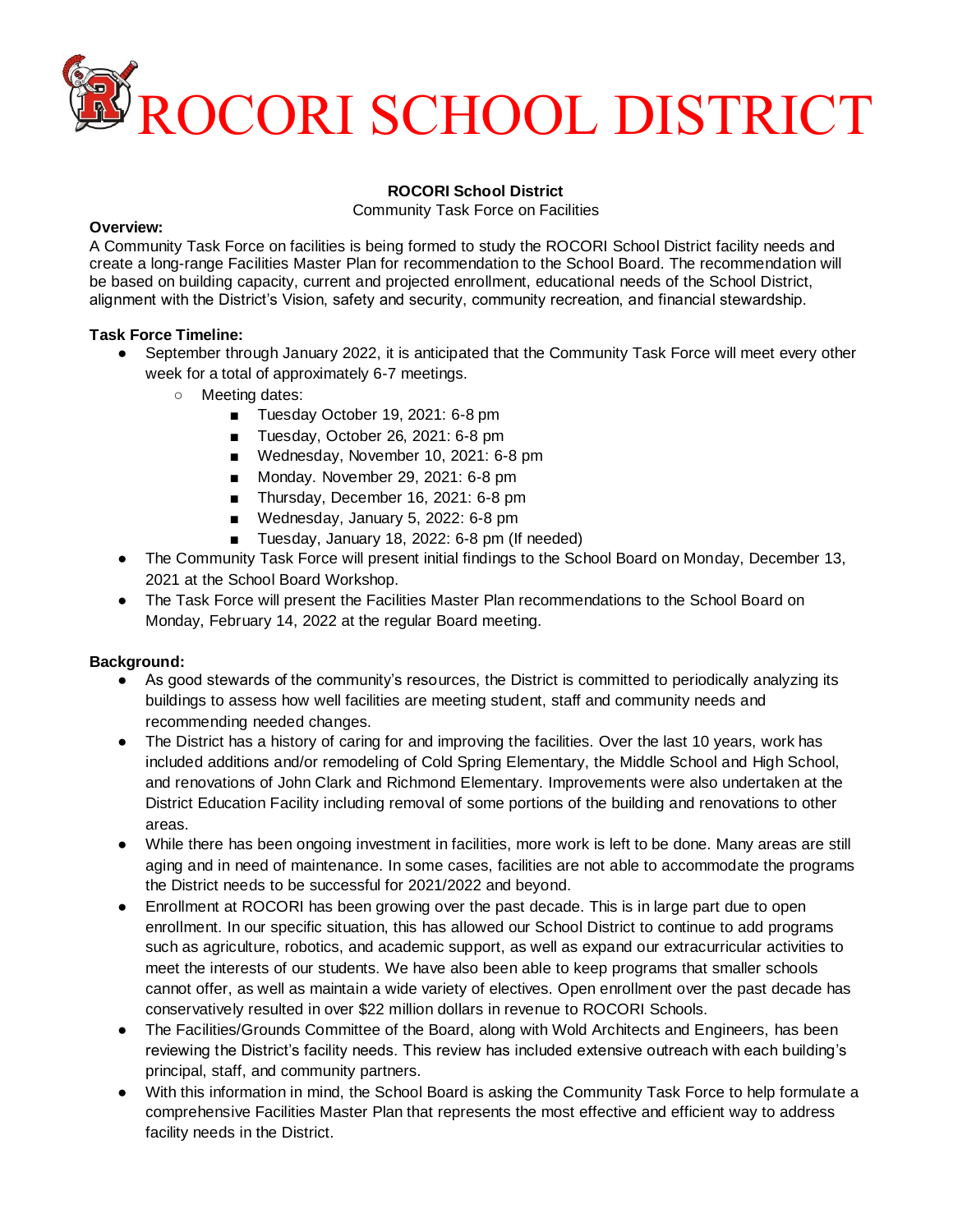

# **Task Force Charge:**

- Develop a comprehensive long-range Facilities Master Plan with one or more scenarios for recommendation to the School Board that will:
	- Be consistent with the School District's Vision
	- Best serve the School District's educational goals
	- Be financially attainable and sustainable
	- Improve safety and security across District facilities
	- Cover anticipated needs for the next 10 years, as well as recognize major issues beyond 10 years
	- Accommodate the District's PreK-12 enrollment
	- Maximize the use of our campuses to deliver effective and efficient programming while maintaining our community schools (Rockville, Richmond, Cold Spring)
	- Accommodate District Community Education programs including early childhood education, child care, and community use of facilities
	- Review indoor and outdoor activities spaces and make recommendations to better align them with school day, extracurricular, and community needs
	- Improve facilities for ROCORI's Alternative Learning Center
	- Analyze and make recommendations for optimizing Career and Technical Education programs at the high school
	- Analyze and make recommendations for High School Fine Arts programs and functions and required facilities

### **Task Force Composition and Operation:**

- It is the intent of the District to assemble a Community Task Force of 20-30 members with a wide variety of backgrounds, skills, and perspectives to best represent a broad cross-section of the communities of ROCORI School District.
- Select members of the School Board and District Administration may attend meetings as advisory resources, but will not be voting members of the group.
- All Community Task Force meeting dates and materials will be published on the School District's website.
- All Community Task Force meetings will be facilitated by Wold Architects and Engineers.

# **Task Force Member Selection Process:**

- The School Board and Superintendent are inviting community members and staff to be a part of the Community Task Force.
- Applications must be submitted by noon on September 29<sup>th</sup>.
- Applicants will be reviewed by the Facilities/Grounds Board Committee members during the evening of September 29<sup>th</sup>.
- Applicants will be notified on September 30<sup>th</sup> if they have been selected to participate in the Community Task Force.
- Every attempt will be made to capture varied stakeholders and interests from the ROCORI community, District Staff, Parents, and Students.
- Community members who are interested in being part of the Community Task Force can complete an application found on ROCORI's website. If you have questions, contact the District Office.
- In order to keep the group size to a manageable level, a limited number of members will be allowed on the Community Task Force.